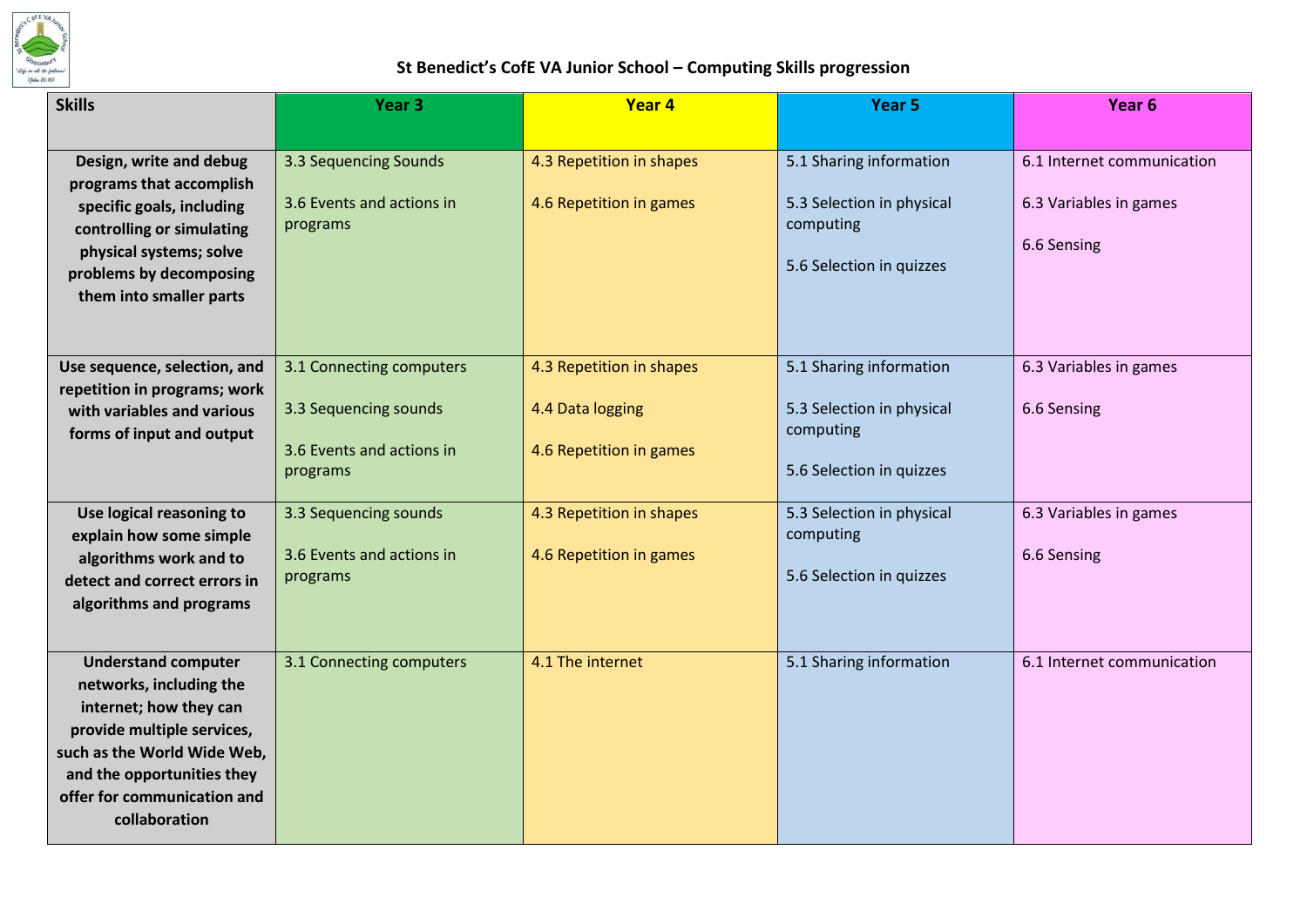| Use search technologies        | 3.5 Desktop publishing    | 4.1 The internet         | 5.2 Video editing         | 6.1 Internet communication |
|--------------------------------|---------------------------|--------------------------|---------------------------|----------------------------|
| effectively, appreciate how    |                           |                          |                           |                            |
| results are selected and       |                           | 4.2 Audio editing        | 5.4 Flat-file databases   | 6.2 Webpage creation       |
| ranked, and be discerning in   |                           |                          |                           |                            |
| evaluating digital content     |                           | 4.5 Photo editing        |                           |                            |
|                                |                           |                          |                           |                            |
| Select, use and combine a      | 3.1 Connecting computers  | 4.1 The Internet         | 5.1 Sharing information   | 6.1 Internet communication |
| variety of software (including |                           |                          |                           |                            |
| internet services) on a range  | 3.2 Stop-frame animation  | 4.2 Audio editing        | 5.2 Video editing         | 6.2 Webpage creation       |
| of digital devices to design   |                           |                          |                           |                            |
| and create a range of          | 3.3 Sequencing sounds     | 4.3 Repetition in shapes | 5.3 Selection in physical | 6.3 Variables in games     |
| programs, systems and          | 3.4 Branching databases   | 4.4 Data logging         | computing                 | 6.4 Introduction to        |
| content that accomplish        |                           |                          | 5.4 Flat-file databases   | spreadsheets               |
| given goals, including         | 3.5 Desktop publishing    | 4.5 Photo editing        |                           |                            |
| collecting, analysing,         |                           |                          | 5.5 Vector drawing        | 6.5 3D modelling           |
| evaluating and presenting      | 3.6 Events and actions in | 4.6 Repetition in games  |                           |                            |
| data and information           | programs                  |                          | 5.6 Selection in quizzes  | 6.6 Sensing                |
|                                |                           |                          |                           |                            |
| Use technology safely,         |                           | 4.1 The internet         | 5.1 Sharing information   | 6.2 Webpage creation       |
| respectfully and responsibly;  |                           |                          |                           |                            |
| recognise                      |                           | 4.2 Audio editing        | 5.2 Video editing         | 6.3 Variables in games     |
| acceptable/unacceptable        |                           |                          |                           |                            |
| behaviour; identify a range of |                           | 4.5 Photo editing        |                           | 6.5 3D modelling           |
| ways to report concerns        |                           |                          |                           |                            |
| about content and contact      |                           |                          |                           |                            |
|                                |                           |                          |                           |                            |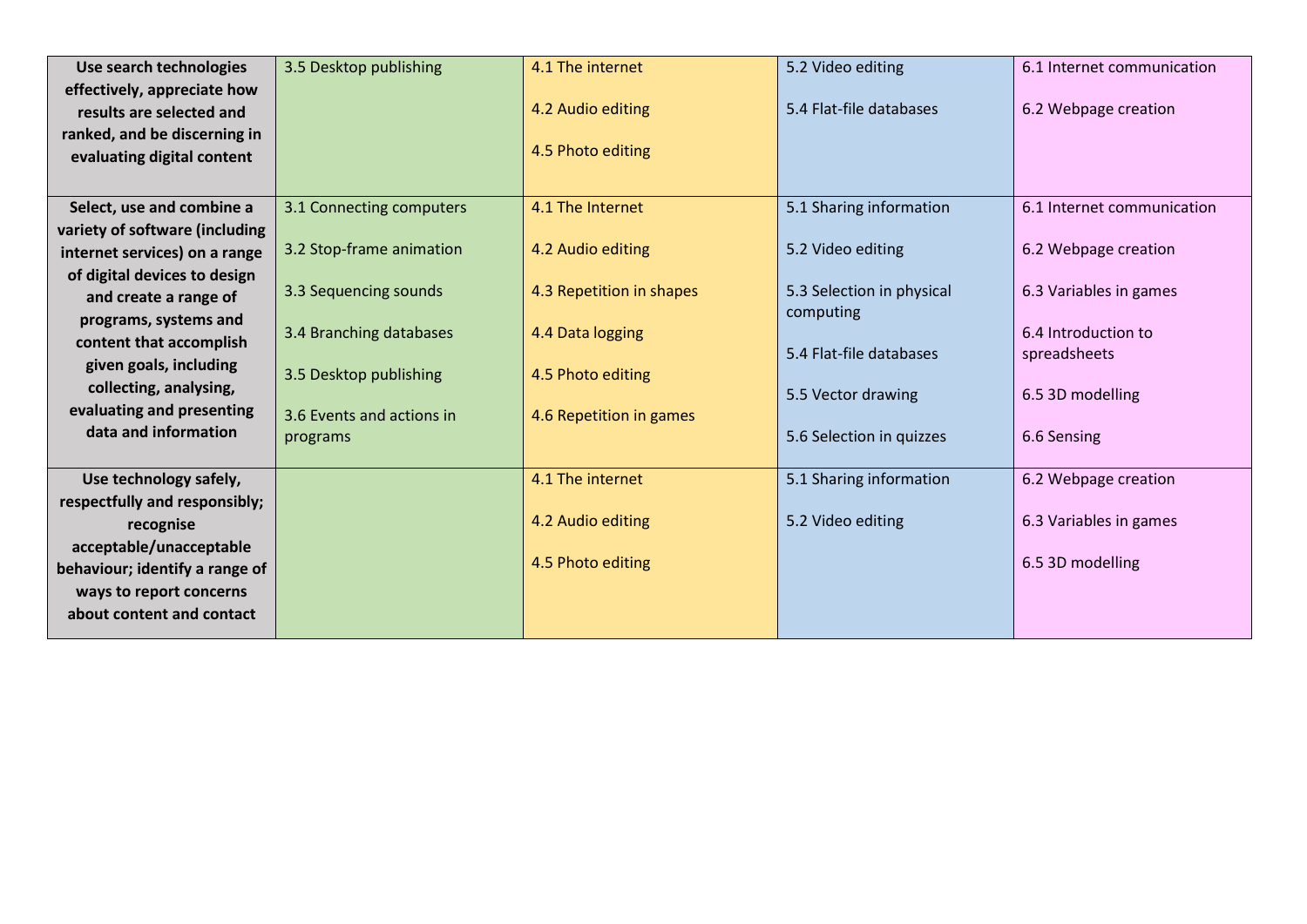|                                                         | <b>Online safety</b>                                                   | Year <sub>3</sub>                                                                                                                                                                                    | Year 4                                                                                                                                       | Year 5                                                                                                                                                                     | Year 6                                                                                                                                                                                                                     |
|---------------------------------------------------------|------------------------------------------------------------------------|------------------------------------------------------------------------------------------------------------------------------------------------------------------------------------------------------|----------------------------------------------------------------------------------------------------------------------------------------------|----------------------------------------------------------------------------------------------------------------------------------------------------------------------------|----------------------------------------------------------------------------------------------------------------------------------------------------------------------------------------------------------------------------|
|                                                         | <b>ELIM ActiveBYTES scheme</b><br>Safety and Security -<br>Activebytes |                                                                                                                                                                                                      |                                                                                                                                              |                                                                                                                                                                            |                                                                                                                                                                                                                            |
| <b>Autumn</b><br>Term: I am<br>kind and<br>responsible: | <b>Agreement</b>                                                       | I contribute to shared rules<br>and use them to make good<br>choices when I use technology                                                                                                           | I contribute to shared rules and<br>use them to make good choices<br>when I use technology                                                   | I contribute to shared rules<br>and use them to support<br>myself and others when we<br>use technology                                                                     | I contribute to shared rules and<br>use them to support myself<br>and others when we use<br>technology                                                                                                                     |
|                                                         | <b>Kindness</b>                                                        | I describe the ways that people<br>get bullied when they use<br>different technologies and<br>consider what I post<br>I think about whether I can use<br>images that I find online in my<br>own work | I comment positively and<br>respectfully when I use different<br>technologies<br>I explain how to check who<br>owns photos, text and clipart | I always communicate kindly<br>and respectfully and can<br>describe the impact where<br>this does not happen<br>I know which online<br>resources I can download and<br>use | I always communicate kindly<br>and respectfully and work<br>with others to help everyone<br>enjoy their use of technology<br>I acknowledge the sources of<br>information that I find online                                |
|                                                         | <b>Evaluating</b><br>content                                           | I use search tools to find<br>appropriate information and<br>decide whether I can trust it                                                                                                           | I identify key words to use when<br>searching safely online and<br>think about the reliability of<br>information I find                      | I use a search engine to find<br>and evaluate different types<br>of information                                                                                            | I talk about the way search<br>results are selected and<br>ranked and check the<br>reliability of websites I visit                                                                                                         |
|                                                         | Reporting/<br><b>Supporting</b>                                        | I use the safety features of<br>apps, games and websites as<br>well as reporting concerns to a<br>trusted adult                                                                                      | I use a range of strategies to<br>protect myself and my friends<br>from harm online, including<br>reporting concerns to a trusted<br>adult   | I explain why I need to<br>protect myself and my<br>friends and the best ways to<br>do this, including reporting<br>concerns to a trusted adult                            | I support my friends to<br>protect themselves and make<br>good choices online, including<br>reporting concerns to a<br>trusted adult                                                                                       |
| <b>Spring</b><br>Term: I am<br>safe and<br>secure       | <b>Privacy</b>                                                         | I use a secure password and<br>explain why they are important<br>I protect my personal<br>information when I do<br>different things online                                                           | I know that anything I share<br>online will stay there to be seen<br>and used by others                                                      | I use a secure password and<br>safe screen name when I am<br>using an online tool<br>I explain the risks of sharing<br>too much about myself online                        | I consider terms and<br>conditions and adjust privacy<br>settings to maintain control of<br>my personal information<br>I check the information about<br>me online and know that<br>some of it can be uploaded by<br>others |